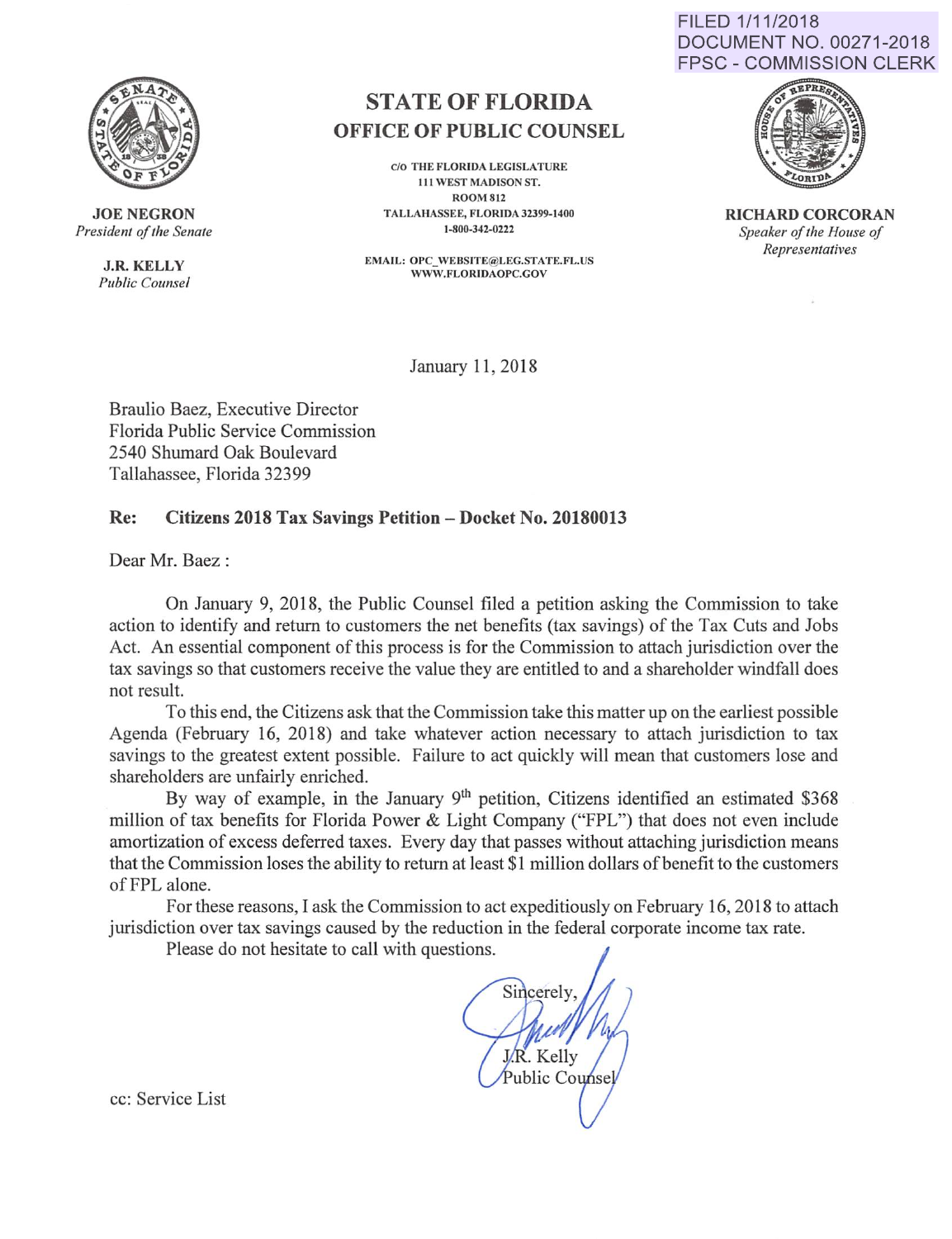## CERTIFICATE OF SERVICE

I HEREBY CERTIFY that a true and correct copy of the for<sup>e</sup>going has been furnished by electronic mail on this  $11<sup>th</sup>$  day of January 2018, to the following:

Jessica Cano/Kevin I.C. Donaldson Florida Power and Light Company 700 Universe Blvd Juno Beach, FL 33418 jessica cano@fpl.com Kevin. Donaldson@fpl.com

J. Michael Walls/Blaise N. Gamba Carlton Fields Law Firm P.O. Box 3239 Tampa, FL 33601-3239 mwalls@CFJBLaw.com

Rhonda J. Alexander/ Jeffrey A. Stone Gulf Power Company One Energy Place Pensacola FL 32520 rjalexad@southemco.com jastone@southernco.com

Blake O'Farrow/Elizabeth Wad<sup>e</sup> Southern Company Gas Ten Peachtree Place, Location 1470 Atlanta GA 30309 bofarrow@southemc<sup>o</sup> .com ewade@southernco .com

Carolyn Bermudez Florida City Gas 4045 N.W. 97th Avenue Dora! FL 33 178 (305) 835-3606 cberrnude@southernco.com Matthew R. Bernier Duke Energy Florida. 106 East College Ave, Suite 800 Tallahassee, FL 32301-7740 matthew.bemier@duke-energy.com

Russell A. Badders/Steven R. Griffin Beggs Law Firm P.O. Box 12950 Pensacola FL 32591 srg@beggslane.com rab@beggslane.com

Ms. Paula K. Brown Regulatory Affairs Tampa Electric Company P. 0. Box Ill Tampa FL 33601-0111 regdept@tecoenergy.com

Jerry H. Melendy, Jr. Sebring Gas System, Inc. 35 15 Highway 27 South Sebring FL 33870-5452 jmelendy@floridasbestgas.com

Mr. Mike Cassel FPUC/Indiantown/Fort Meade/Chesapeake (17) 1750 S. W. 14th Street, Suite 200 Fernandina Beach FL 32034-3052 mcassel@fpuc.com

Suzanne Brownless 2540 Shumard Oak Blvd. Tallahassee, FL 32399-0850 sbrownle@psc.state.fl.us

Kenneth Hoffman Florida Power & Light Company 215 South Monroe St., Suite 810 Tallahassee, FL 32301-1859 ken.hoffman@fpl.com

Dianne M. Triplett Duke Energy Florida 299 First Avenue North St. Petersburg, FL 33701 dianne.triplett@duke-energy.com

Blake 0' Farrow/Elisabeth Wade AGL Resources 10 Peachtree Place, Location 1470 Atlanta GA 30309 bofarrow@aglresources.com ewade@aglresources.com

Paula Brown/Kandi M. Floyd Regulatory Affairs Peoples Gas System P. O. Box 111 Tampa FL 3360 1-0 I I I regdept@tecoenergv.com